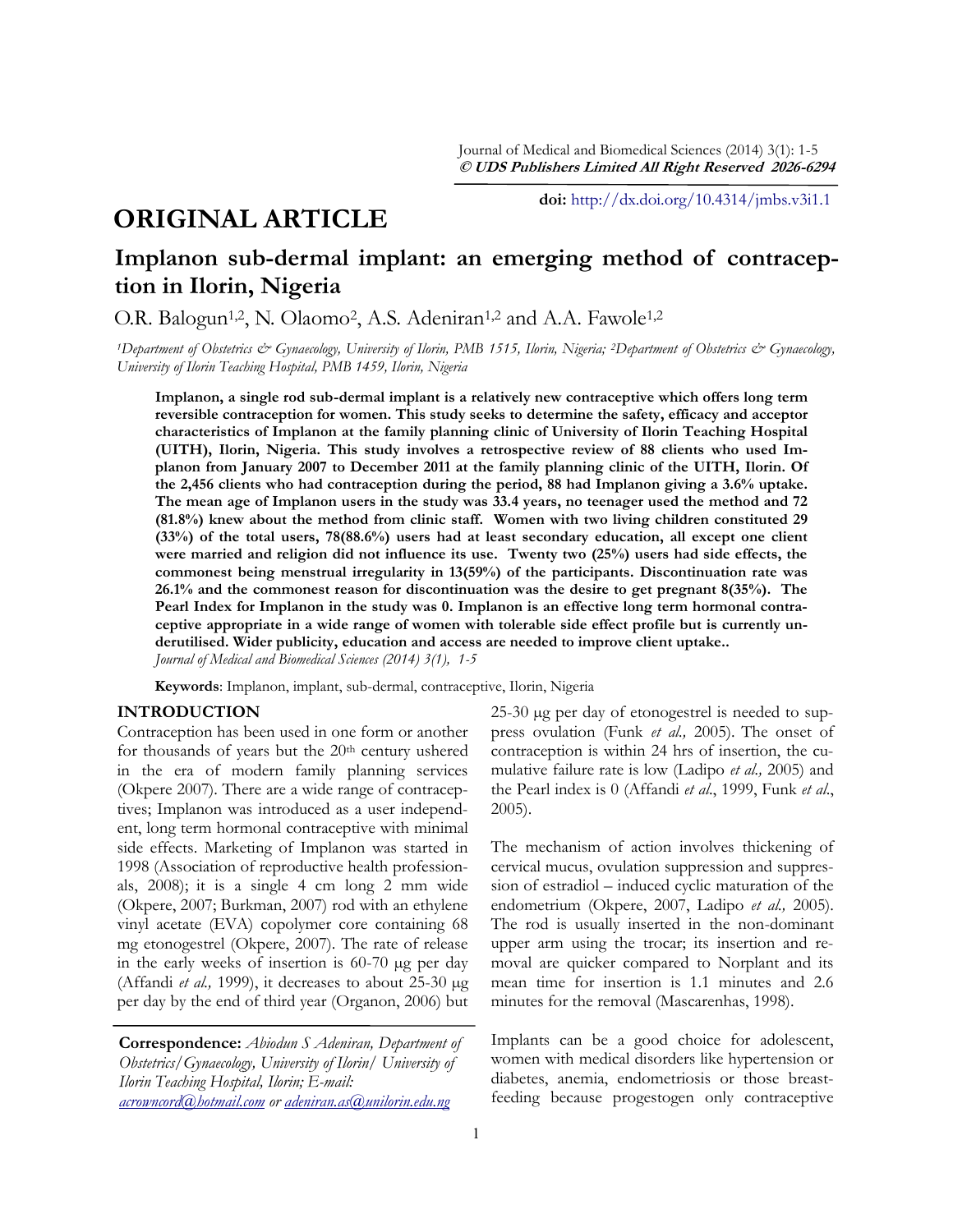**Safety and efficacy level of hormonal contraceptive** *Balogun et al.,*

like implanon does not increase the cardiovascular risks in healthy young women (MerkiFed, 2008). Its side effects include menstrual abnormalities, emotional lability, weight increase, depression and acne but with a rapid return of fertility when it is removed (Funk *et al.,* 2005, Sergent *et al.,* 2004). It is relatively new compared to other earlier methods in this centre and thus, it is important to evaluate its performance profile. This study therefore seeks to determine the safety, efficacy, acceptor characteristics of Implanon at the family planning clinic of University of Ilorin Teaching Hospital (UITH), Ilorin, Nigeria

## **MATERIALS AND METHODS Setting**

The study was conducted at the Family Planning Clinic of University of Ilorin Teaching Hospital, located in Ilorin, Kwara State of Nigeria. It is a tertiary centre that receives clients from Kwara State and the neighboring states of Kogi, Oyo, Osun and Niger states. The family planning clinic is responsible for providing contraceptive services to clients who present on their own or are referred for such services. Implanon was introduced into the range of services at this centre in 2007. The procedure for Implanon insertion involves extensive pre- and post-insertion counseling as well as further counseling during subsequent clinic visits.

#### **Study design and population**

This descriptive retrospective study consisted of all the 88 clients who received Implanon subdermal implant as the mode of contraception out of the total 2,456 clients who had contraception at the family planning clinic of UITH Ilorin, from January 2007 to December 2011.

#### **Data collection procedure and analysis**

All the qualified clients based on the inclusion criteria were identified from the family planning clinic database, their records were retrieved and relevant data extracted. Data of interest included age, parity, level of education, marital status, religion, number of children alive, source of information about implanon, side effects experienced, number that discontinued and the reasons for discontinuation. Collected data were presented as proportion.

## **RESULTS**

During the study period, there were 2,456 clients who visited the University of Ilorin Teaching Hospital for contraception; out of which 88 opted for Implanon subdermal implant giving a prevalence of 3.6%. From Table 1, the mean age of implanon users was 33.4 years with a range of 20-49 years. Majority (42.1%) of the women who used Implanon sub-dermal implant were within the 30-34 years group. Women with two living children constituted 33% of the users; 1(1.1%) had none, 6 (6.8%) had one, 15(17.1%) had three, 28(31.8%) had four and 9(10.2%) had five or more children

**Table 1: Socio-demographic characteristics of Implanon users**

| Variables                | Distribution, n(%) |
|--------------------------|--------------------|
| Age                      |                    |
| $20 - 24$                | $3(3.4\%)$         |
| 25-29                    | 17(19.3%)          |
| $30 - 34$                | $37(42.1\%)$       |
| 35-39                    | $17(19.3\%)$       |
| $40 - 44$                | $11(12.5\%)$       |
| 45-49                    | $3(3.4\%)$         |
| Number of children alive |                    |
| $\overline{0}$           | $1(1.1\%)$         |
| 1                        | $6(6.8\%)$         |
| $\overline{c}$           | $29(33.0\%)$       |
| $\overline{3}$           | $15(17.1\%)$       |
| $\overline{4}$           | 28(31.8%)          |
| $\geq 5$                 | $9(10.2\%)$        |
| Level of education       |                    |
| None                     | $1(1.1\%)$         |
| Primary                  | $4(4.6\%)$         |
| Secondary                | 20(22.7%)          |
| Tertiary                 | 58(65.9%)          |
| Not stated               | $5(5.7\%)$         |
| Religion                 |                    |
| Islam                    | $41(46.6\%)$       |
| Christianity             | $46(52.3\%)$       |
| Not stated               | $1(1.1\%)$         |
| <b>Marital</b> status    |                    |
| Married                  | 87(98.9%)          |
| Single                   | $1(1.1\%)$         |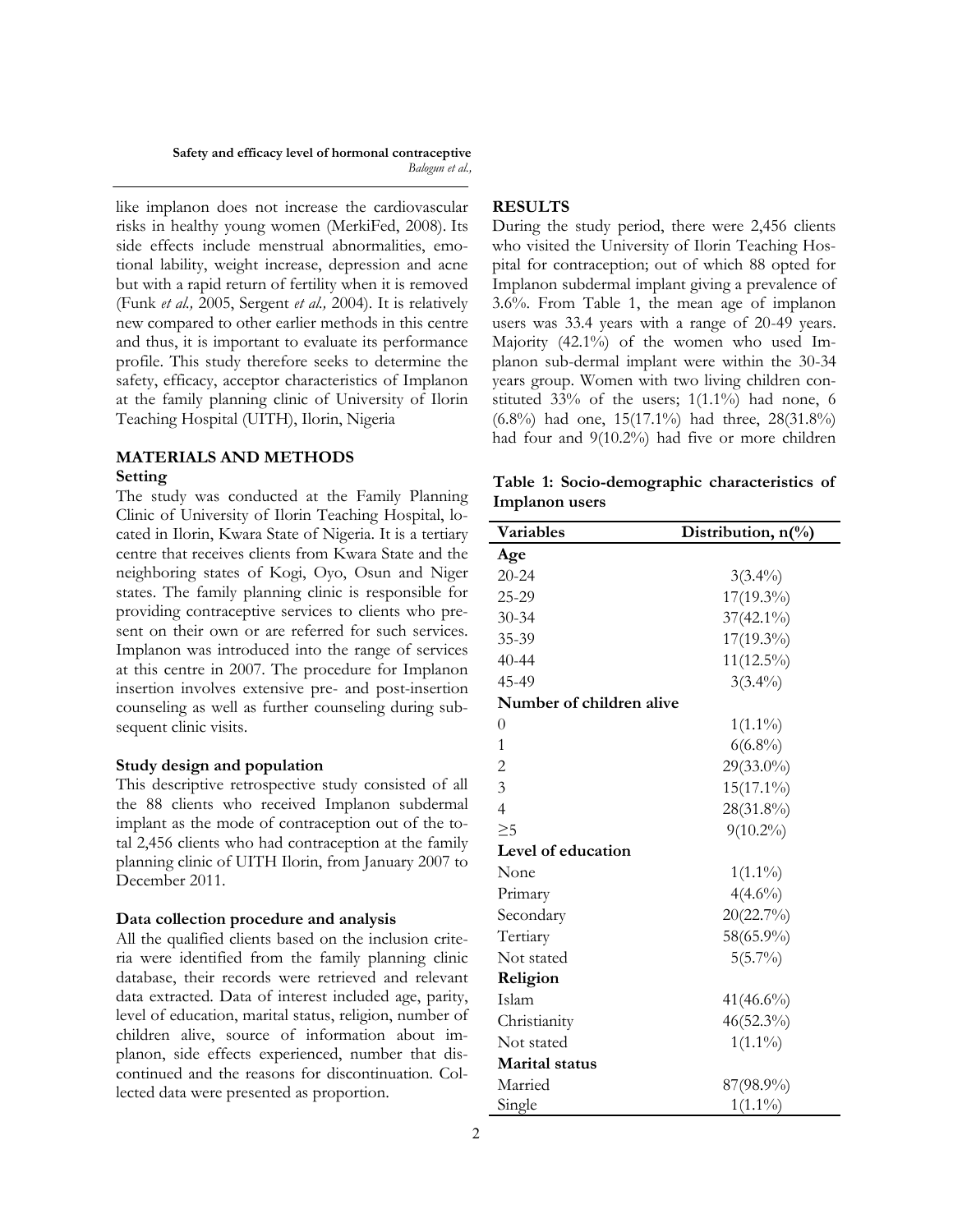alive. Majority 78(88.6%) of the clients had attained at least secondary education, 4(4.6%) had primary education, 1(1.1%) had no formal education while the educational status of 5(5.7%) were not stated. All the clients except one were married 87(98.9%); Christians constituted 52.3% of users and 46.6% were Muslims.

As shown in Table 2, most (81.1%) of the studied clients had information about Implanon from the Family Planning Clinic personnel; 8% had their information from friends and or relatives; 2.3% each had their information from poster and public campaigns. Only about 1% of the clients traced their source of information to Television programmes (Table 2).

**Table 2: Source of information about Implanon**

| Source           | Distribution, $n\binom{0}{0}$ |
|------------------|-------------------------------|
| Clinic personnel | $72(81.8\%)$                  |
| Radio            | $7(8.0\%)$                    |
| Friend/relative  | $4(4.5\%)$                    |
| Public campaign  | $2(2.3\%)$                    |
| Posters          | $2(2.3\%)$                    |
| TV               | $1(1.1\%)$                    |

From the study in Table 3, 22 of the clients representing 25% reported side effects following administration of Implanon. The commonest side effect reported was menstrual irregularity (59%), followed by weight gain and amenorrhoea (9% each). From Table 4, 23 out of 88 clients (26.1%) discontinued the Implanon during the study period. Out of this

#### **Table 3: Side effects profile of Implanon**

| Side effect            | Distribution, $n\binom{0}{0}$ |
|------------------------|-------------------------------|
| Menstrual irregularity | $13(59.0\%)$                  |
| Weight gain            | $2(9.0\%)$                    |
| Amenorrhea             | $2(9.0\%)$                    |
| Abdominal bloating     | $1(4.6\%)$                    |
| Headache               | $1(4.6\%)$                    |
| Menstrual problem      |                               |
| with Headache          | $1(4.6\%)$                    |
| Mood changes           | $1(4.6\%)$                    |
| Breast pain            | $(4.6\%)$                     |

**Safety and efficacy level of hormonal contraceptive** *Balogun et al.,*

number, 35% discontinued because of desire to get pregnant, 26.1% discontinued it due to menstrual irregularity while 13% discontinued because of weight gain.

| Table 4: Reason for discontinuing Implanon |  |  |  |  |  |  |
|--------------------------------------------|--|--|--|--|--|--|
|--------------------------------------------|--|--|--|--|--|--|

| Reason                 | Distribution, $n\binom{0}{0}$ |
|------------------------|-------------------------------|
| Desire for pregnancy   | $8(35.0\%)$                   |
| Menstrual irregularity | $6(26.1\%)$                   |
| Weight gain            | $3(13.0\%)$                   |
| Reason not stated      | $2(8.7\%)$                    |
| Amenorrhea             | $1(4.3\%)$                    |
| Abdominal bloating     | $1(4.3\%)$                    |
| Mood changes           | $1(4.3\%)$                    |
| Bone pain              | $1(4.3\%)$                    |

#### **DISCUSSION**

In this study, 3.6% of women using contraceptive methods in this facility used Implanon. This was higher compared to the report from the UK where 2% of contraceptive users used implanon (Monga *et al.,* 2011). Even though the reason for the observed higher value was not clear from this study, it may be due in part to the fact that the family planning personnel had direct contact with the clients who either visited the clinic at will or were referred as such were able to convince them. It is also possible for women with unmet need to readily accept the new contraceptives due to its campaigns of relatively minimal side effect with ease of usage.

Despite the fact that implanon has been found to be appropriate for teenagers (Clerk *et al.* 2006), no teenager or adolescent made use of Implanon during the study period. This showed the limited patronage of contraceptives by adolescents in this society and Africa at large. Societal norms in developing countries which invariably shuns on adolescent engagement in sexual activity and consequently neglecting the obvious widespread of unprotected sexual activity among adolescents with attendant consequences of teenage pregnancies should be addressed.

Most of the acceptors of Implanon contraception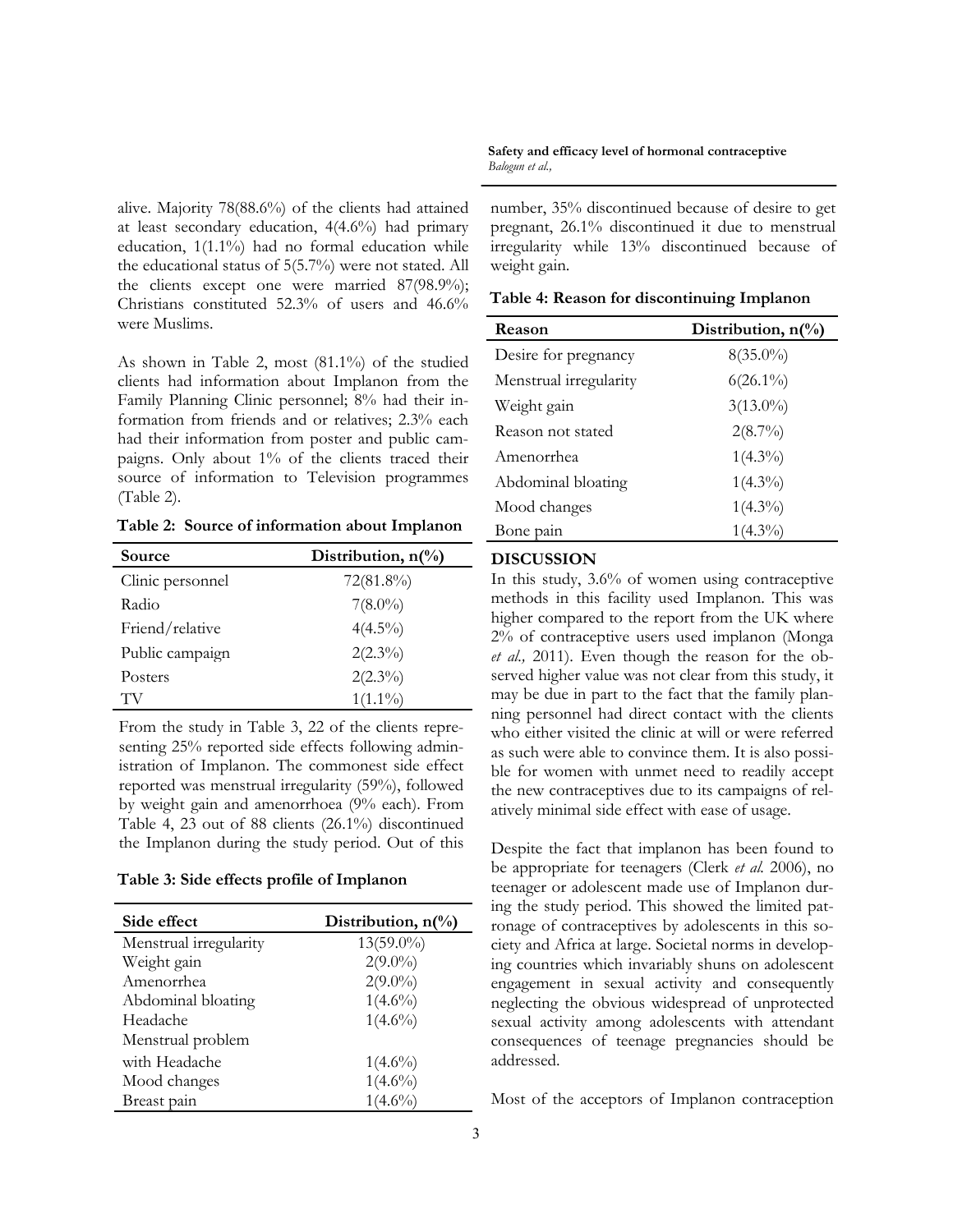#### **Safety and efficacy level of hormonal contraceptive** *Balogun et al.,*

in this study were educated with 88.6% having at least secondary education. Educated clients could be better informed about the needs for contraceptives vis-à-vis the side effects and ease of usage of the various available methods. A strong association has been reported from city slums in Kenya between women empowerment and choice of family planning as it enables them to have a say in fertility preference, use and choice of family planning methods (Okech *et al.,* 2011). Most of the acceptors of Implanon contraception were married (98.9%) further emphasizing the existence of cultural and attitudinal restriction on single women with regards to contraceptive uptake. Mekonnen *et al.,* (2011) reported from south central Ethiopia that married women with at least primary level of education were more likely to embrace contraception.

In this study, 25% of the users had side effects; this was lower than the 50% reported by Sergent *et al.,*  (2004). The commonest side effect reported by users was menstrual irregularities (59%); this is similar to reports by Aisien *et al.,* (2010), who reported menstrual abnormalities as the major side effect reported by Implanon users in Benin City, Nigeria. The two commonest reasons for discontinuation of Implanon were the desire to get pregnant (35%) and menstrual disturbance (26.1%) respectively. However, most other studies reported menstrual abnormalities as the leading cause of discontinuation (Funk *et al.,* 2005, Sergent *et al.,* 2004, Lakha *et al.,* 2006). Aisien *et al.,* (2010) reported from Benin City that most of the subjects found menstrual abnormalities tolerable with adequate counseling. The lower rate of discontinuation arising from menstrual complaint in this study may be a reflection of the multiple counseling sessions before and after insertion. The continuation rates for implant use as reported by Ladipo *et al.,* (2005) were higher among those who have had adequate pre-insertion counseling; thus, improvement in counseling practiced will reduce the discontinuation rate.

The lack of post insertion complication reported in this study is in agreement with the study of Mutihir *et al.,* (2008) from Jos, Nigeria. The Pearl index found in this study was  $0\%$  as there was no pregnancy among users over the five year period. This is in agreement with reports of Affandi *et al.,* (1999), Funk *et al.,* (2005) and Power *et al.,* (2007).

#### **CONCLUSION**

Implanon is a highly effective long term reversible hormonal contraceptive, useful for different groups of women with a tolerable side effect profile. However, its benefits are being underutilized due to low uptake among contraceptive users. Public enlightenment should be vigorously pursued to improve awareness among women about Implanon usage in order to increase its uptake. In addition, wider access to Implanon should be ensured with adequate training of providers to minimize complications at insertion. The role of effective contraception should be emphasized in adolescent health program and public enlightenment to end the exclusion of this vulnerable group from contraception services.

## **COMPETING INTERESTS**

The authors declare that they have no competing interests.

## **REFERENCES**

- Affandi, B., Kerver, T., Geurts, T.B. and Coelingh-Bennink, H.J. (1999). A pilot efficacy study with a single rod contraceptive implant [implanon] in 200 Indonesia women treated for greater than or equal to 4 years. *Contraception 59:167-174.*
- Aisien, A.O. and Enosolease, M.E. (2010). Safety, efficacy and acceptability of implanon- a single rod implantable contraceptive (etonogestrel) in University of Benin Teaching Hospital. *Niger J Clin Pract 13:331- 335.*
- Association of Reproductive Health Professionals (2008). History of subdermal contraceptive implants. Association of Reproductive health bulletin.
- Burkman, R.T. (2007). Contraception and family planning. In: Decherney, A.H., Nathan, L., Goodwin, T.M. and Lauren, N. (Editors). Current Diagnosis and Treatment, Obstetrics and Gynaecology. 9th edition. McGraw Hill, New York.